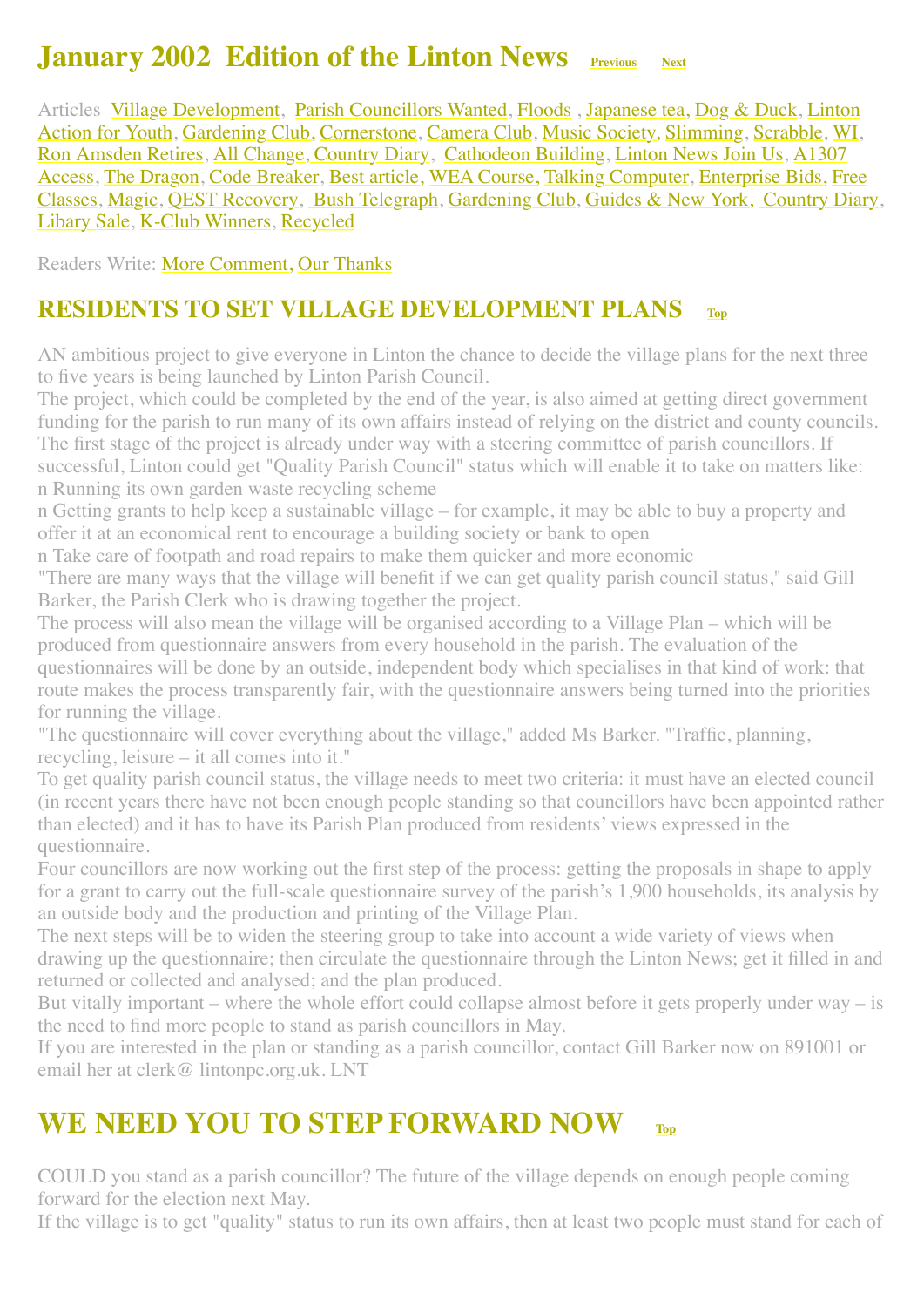the 15 seats on the council.

And you could be one of them with the help and encouragement of the parish council, the Parish Clerk and even an existing or former councillor to help you under a new mentoring scheme to encourage more people to get involved.

"These are very exciting times," said Gill Barker, the Parish Clerk.

"The councillors who come on in May will have a big impact on the future of the village by helping to get the Village Plan worked out and setting up the kind of schemes that will be possible with grants direct from government."

In recent years, not enough people have come forward and councillors – who have done an excellent job for the village – have been appointed rather than elected. If that happens in May, the council will be ruled out of quality status even before it applies.

"There are many people who would like to do it but who doubt themselves for no good reason – they have never done it before, they think they are too young or too old, they have only just come to the village," said Ms Barker.

"None of these things matter: we need people and we will help them all we can with advice, training and mentoring to make sure they can feel confident and enjoy playing an important part in running the village."

If you want more information, contact Gill Barker now on 891001 or email her at clerk@ lintonpc.org.uk.

#### <span id="page-1-0"></span>**AFTER THE FLOODS [Top](#page-0-2)**

AFTER a dispiriting period following the flood, the Dog and Duck will receive a quality upgrade encouraging a new feel leaning towards the mediaeval. The lovely oak bar has been salvaged and repolished and there will be a new brick back bar.

Cleaning bills so far have amounted to over £12,000 and the final outlay is expected to be in the region of £100,000. Some structural problems have been highlighted but their rectification should have the positive result of putting this old property in a more sound condition. Unfortunately the toilet block will need to be almost completely rebuilt, so the longed-for reopening date will be delayed by a couple of weeks. Improved safety at service area

A £100,000 safety scheme is planned for the A1307 Granta Services area.

Cambridgeshire County Council's cabinet heard how 10 injury accidents reported in the last three years at the services had involved people turning right.

The proposed scheme includes installing a right turn lane to provide a safer point for vehicles to wait when turning right into the service station.

Councillors agreed that preliminary designs be drawn up for the scheme and consultations be carried out. Councillor Shona John-stone, cabinet member for Environment and Transport, said: "This is part of the county council's commitment to make our roads safer.

"The Linton site was top of the county's medium-sized schemes list due to its worrying

**Don't forget the Public Meeting about the flood at 7.30pm on Wednesday 9th January at the Social Centre–your chance to question environmental agencies and re-presentatives of the County and District Councils.** accident record."

## <span id="page-1-1"></span>**SUMIKO OYA SHOWS THE CHILDREN THE GREEN TEA [Top](#page-0-2)**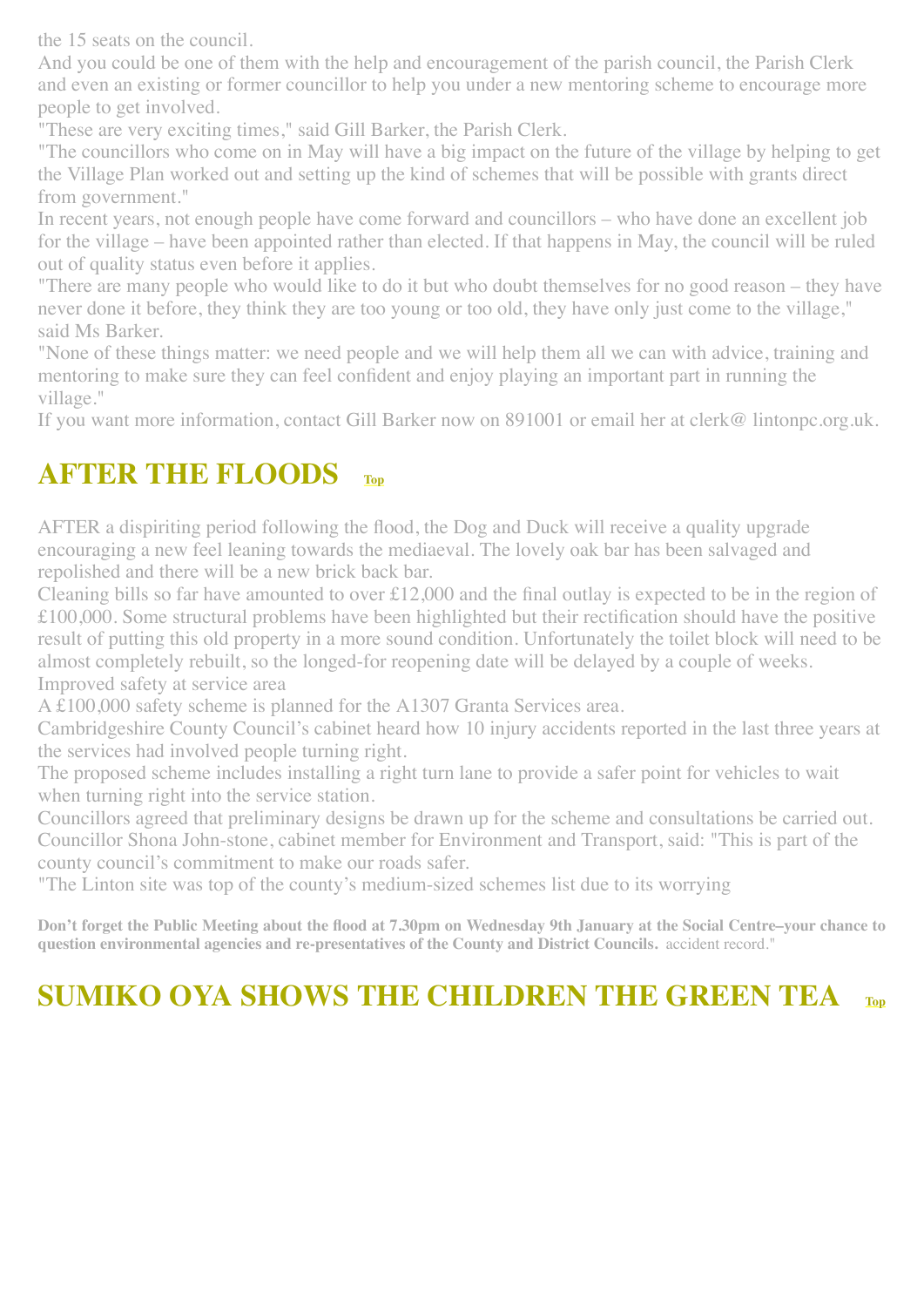

THE children in Blue Class at Linton Infants' School had the experience of taking part in a Japanese tea ceremony.

Sumiko Oya, a kindergarten teacher from Hokkaido, is at the school for six months as part of an internship programme.

The tea ceremony is a traditional way of drinking powdered green tea, following set rules.

The tea is made by putting powdered green tea into a bowl, pouring in warm water and stirring with a bamboo whisk until foamy.

Then the tea is shared with everyone and should evoke a calm and peaceful atmosphere. The children tried hard to achieve this!

As well as sharing the tea ceremony, Sumiko has shown the children origami; she has taught them Japanese songs and numbers, and ayotori – cat's cradle.

Not only has the school been experiencing Japanese customs, but we are trying to give Sumiko a taste of English culture – which includes Sumiko eating school lunches, although she does this with chopsticks! Hilary Maddox

#### <span id="page-2-0"></span>**NEW YEAR CHEER FOR DOG AND DUCK**

Bob and Tracy have been forced to eat out ever since the flood. This of course has added to their expenses and the pleasure of dining out has definitely palled. They are planning an efficient new industrial kitchen, which will make life much easier for the chef, but the costs over and above the insurance payout will have to be covered by themselves. They are also not looking forward to the projected increase in insurance premiums of three to four times the present level.

However, there has been one pleasurable consequence for Tracy as the closure of the business has given her the time to research the history of the Dog and Duck which she has hoped to do ever since moving in. Bob and Tracy are so grateful to villagers and customers for their huge support, and look forward to the day when they can once again meet their friends in comfortable surroundings. Gloria Fidler

## **LOCAL ASSOCIATIONS ANNOUNCE AN AMBITIOUS NEW YEAR**

Tracey Russell asked local clubs and societies about their plans for 2002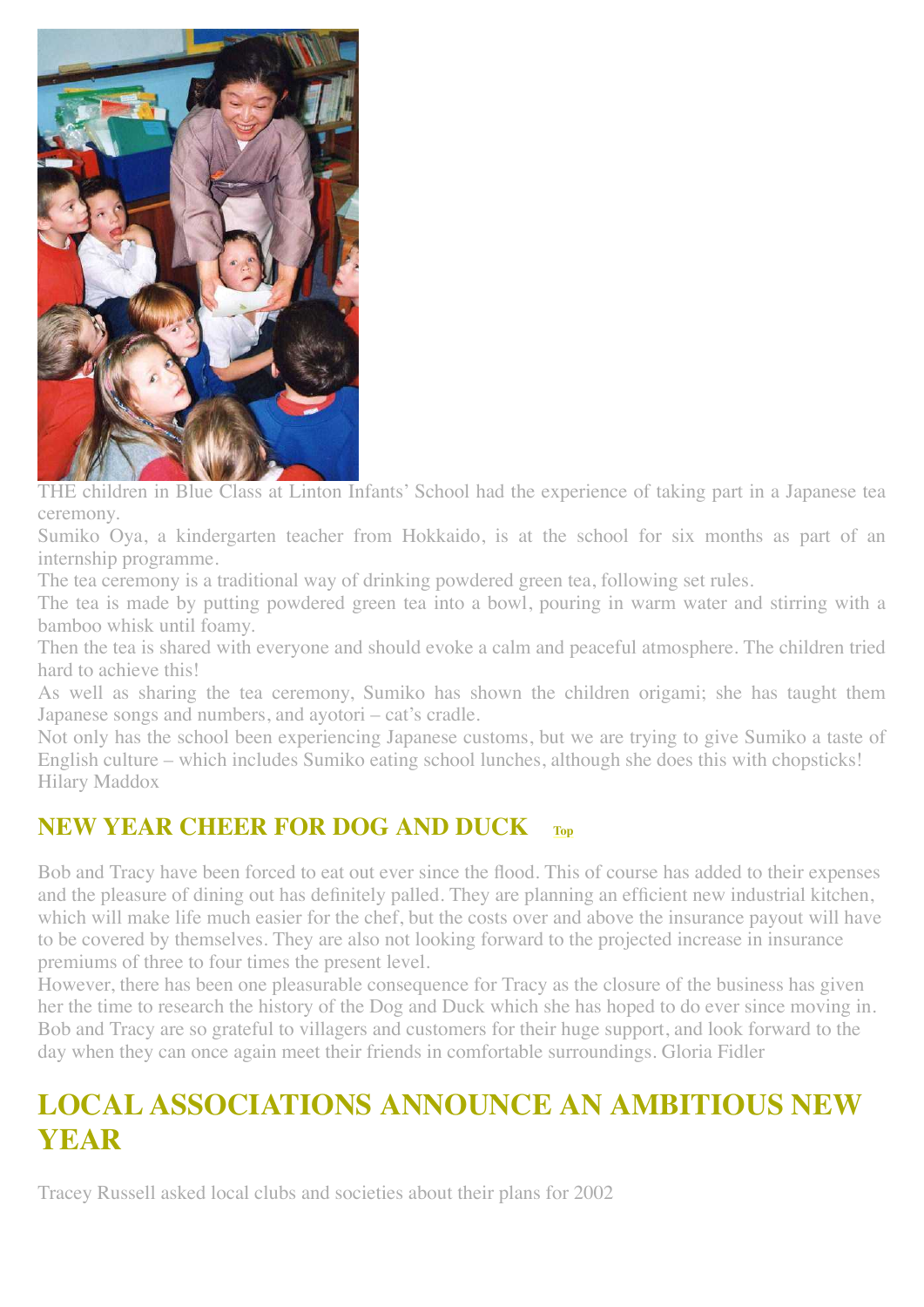# <span id="page-3-0"></span>**LINTON ACTION FOR YOUTH SEARCH FOR FUNDS [Top](#page-0-2)**

THE Drop-In will continue as the bedrock for all the rest of our activities. Lesley Silk, our Family Support Worker, will be consolidating the good work that has already started in partnership with all three Linton schools. Our youth work team, led by Liz Govier, will be focused on addressing issues relating to alcohol and substance abuse and helping young people to fulfil their full potential. The support of the Community Fund gives us security for salary cost for the next three years, but this grant will be the last. We must start planning now to replace this core funding. That will be our big challenge.

In the coming year we plan to develop our contacts with other funding agencies. In particular we hope to start work with the new Connexions organisation which is a government agency taking over careers and youth work functions.

LA4Y must continue to develop its community support role and make the most of the privileged position that 100 hours per week of professional youth work for Linton can bring.

Thanks to all of you who have supported our work through donations, the K-Club and simple encouragement. Without it we could not continue or attract so much money from outside the village. We are here for anyone who needs our services. If we can help please give us a call, in confidence. John Batchelor

## <span id="page-3-1"></span>GARDENING CLUB A DIAMOND YEAR [Top](#page-0-2)

MORE members of all ages are what the Gardening club hopes to attract this year. Discussions are currently underway to celebrate the club's Diamond Annual Show (60 years) and to mark the Queen's Golden Jubilee (50 years) in some appropriate way. New members with enthusiasm will be most welcome to help make this year a double celebration.

## <span id="page-3-2"></span>**CORNERSTONE COMMUNITY CHURCH [Top](#page-0-2)**

OUR aim for 2002 is for every household to know our name, when and where we meet and that our doors are open to everyone from all walks of life. www.cornerstone-community-church.org.uk

## <span id="page-3-3"></span>**CAMERA CLUB MEMBERS AND MENTORS [Top](#page-0-2)**

THE Camera Club has a lot of ambitions for 2002 - perhaps the most important is to have fun taking and seeing photographs.

The club has been running for only three months but our plans for the year will give a lot of options to everyone and the chance to get work published in the village and shown at our first annual exhibition. A big ambition is to attract more members - we have 11 at the moment and would like to increase that considerably to make our meetings and events all the more enjoyable. The emphasis is on sharing skills and experience. Already we have a wide variety of interests ranging from micro and macro photography to social documentary and portraiture.

These are our ambitious plans for 2002:

Meetings to include a half-hour presentation on a specialist subject and a show by a member of 25 transparencies or photographs for our enjoyment and friendly comment.

Set up a mentoring scheme where people who want to learn can have the personal help of another member.

Working with village organisations to provide photographs, including the village directory and www.linton.info project and the Linton News.

Arranging awaydays and casual village photo sessions, on the fourth Sunday of the month, an annual exhibition, and exchanging photos and views by email.

The Camera Club meets from 11am-1pm on the second Sunday of the month at the Social Centre. If you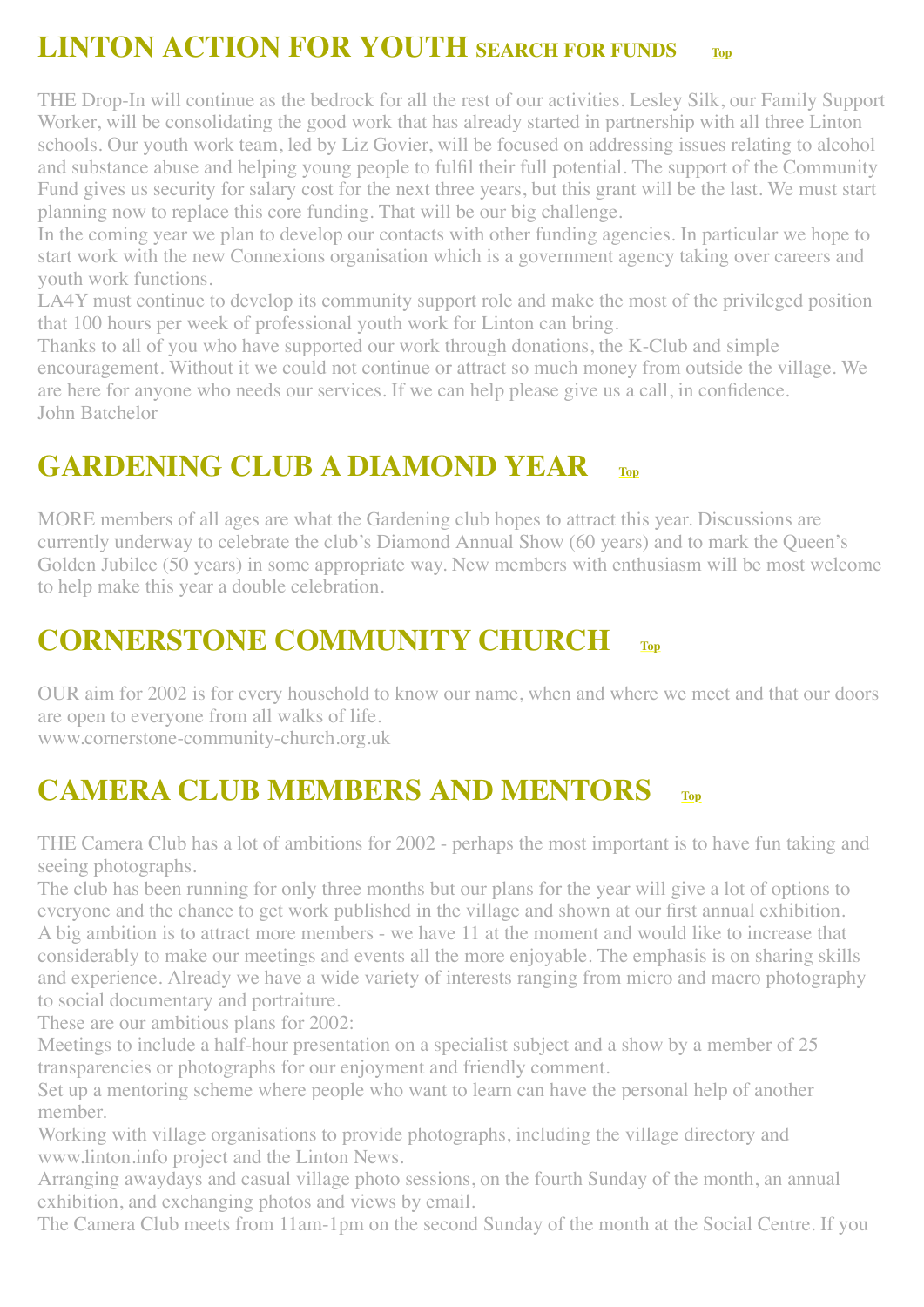would like to join or you want more information, please contact John Keeble by email (jkeeble@clara.net)

# <span id="page-4-0"></span>**MUSIC SOCIETY NEW PIANO, YOUNGER MEMBERS [Top](#page-0-2)**

THE Linton Music Society hopes to extend its activities to other local villages. We also hope to have more music workshops for young people. These give a unique opportunity for local young musicians with different skills and abilities to learn and play with top performers. We would like to encourage even more young people to come to our concerts.

We also aim to raise more money to buy a new piano for the village. We have raised about £6000 but we will need to raise even more for a top quality instrument. Trish Bear

## <span id="page-4-1"></span>**GOT FAT? GET FIT [Top](#page-0-2)**

IF you thought about getting fit in 2001, but never did anything about it, Christmas over-indulgence may have made you realise that this year is the time for action.

When it comes to getting fit, many people don't know where to start. Self-motivation is a problem for those trying to get fit on their own, and evening classes only run in term time. The answer may be the Village College Mens' Keep Fit Club. We meet in the Village College sports hall every Monday from 8pm, and unlike some clubs you don't need to be fit before you join. Our only aim is to improve and maintain our fitness, as a group of friends of all ages, not in competition with each other.

We start in the fitness room, progress to a tutored session and circuit training in the sports hall, and finish with team games until about 9.30. After that, there's always time for a visit to the sports hall bar. If you're interested, give me a ring on 891608 or just turn up any Monday evening around 8 o'clock. Ken Leake

## <span id="page-4-2"></span>**NEW CLUB FOR 2002 [Top](#page-0-2)**

THE new Linton Scrabble Club will meet on alternate Tuesdays, from 10 am to 12 noon, at Linton Sports Centre beginning on 15th January.

We hope that there will be lots of new members for this new, friendly, and informal club. For further information, please contact. Samara Philpott

## <span id="page-4-3"></span>**CHRISTMAS GOODIES AT THE WI [Top](#page-0-2)**

There were 43 members and four visitors at the December meeting. Beautiful Christmas posies were made and distributed by Brenda Smith. Jane Scheuer reported on a Denman College course entitled "Christmas Delectables" attended recently by three members. Mince pies, produced to a recipe used on the course, were served. Miriam Rixon brought a sample of a beaded amulet purse, which she had learned how to make at a recent Day School and she mentioned some future craft events which might interest members. Forthcoming events, which can now be booked, were read out. The Parish Council has suggested that the WI seat be placed at Rivey Hill. It was proposed that the WI raise money for a new seat for the Queen's Golden Jubilee. Volunteers were requested to arrange the Members' Evening in February.

We welcomed a return visit by the evening's speaker, Louise Read. Her talk "I love Christmas, but is it possible to survive it?" contained many amusing anecdotes relating to herself and her family, including her husband's attempts to buy presents on Christmas Eve. Tricia Lewis gave the vote of thanks for a very lively and enjoyable evening. Brenda Smith arranged a quiz on Christmas themes. A raffle concluded the evening.

The next meeting is on Tuesday 5th February. All are welcome. Anne Parry-Smith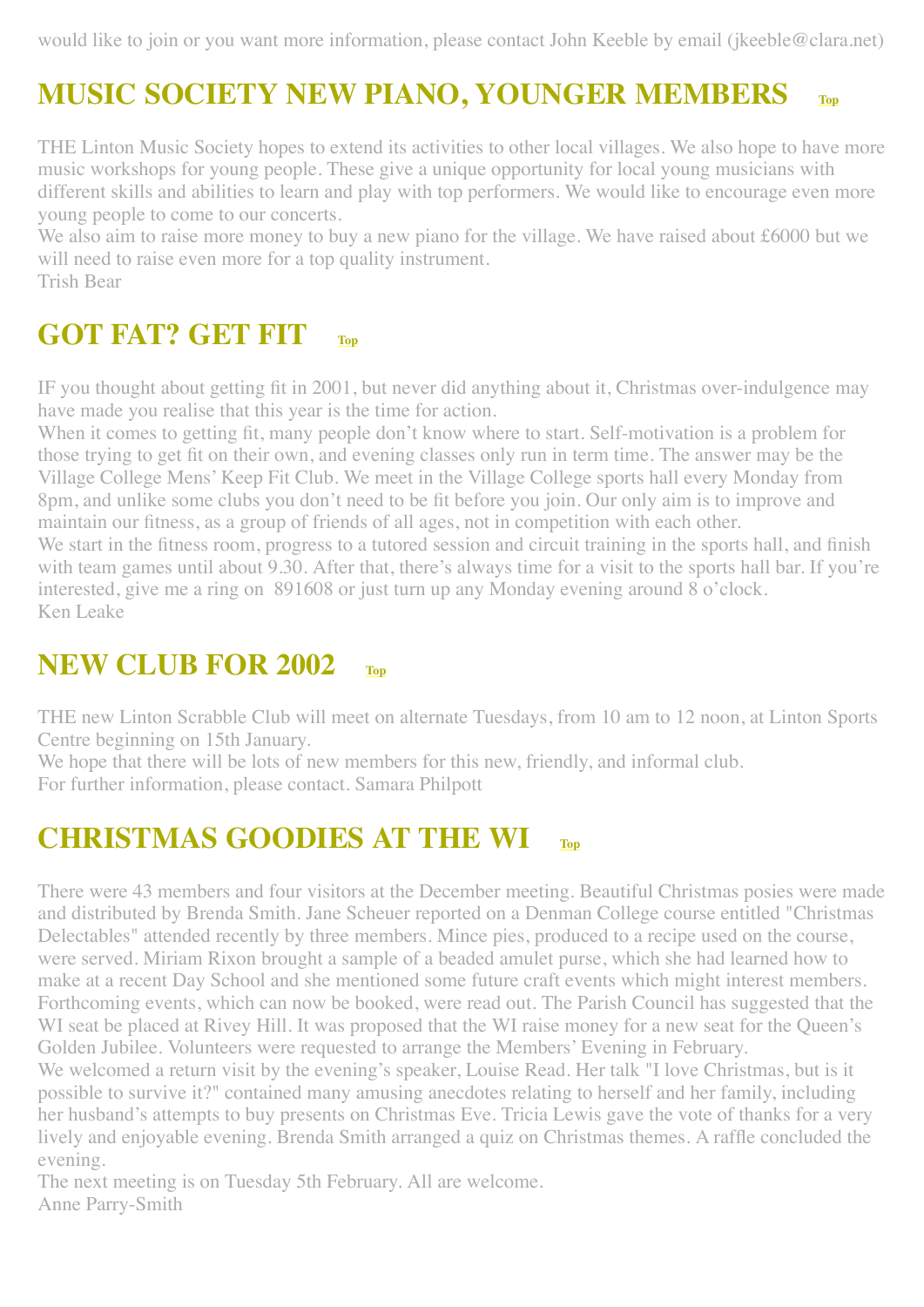## <span id="page-5-0"></span>**RON AMSDEN RETIRES FROM LINTON NEWS [Top](#page-0-2)**



Ron Amsden: started the Linton News in 1987

Ron Amsden, who founded the Linton news, has retired from active participation in the paper after nearly 15 years of dedicated service.

Ron and his wife Jean moved to Linton 16 years ago, after living in Hadstock for 30 years, and his village activities included setting up the paper when he realised that there was a lack of communication among residents.

He thought – correctly – that the paper would put the villagers in touch with local problems and so would involve them more with the Parish Council.

Together with Dr Brian Cox, first Chairman of the Linton News committee, Ron Argent, who still generates the cash for the Linton News by selling advertising space, and several others, he started the first Linton newspaper since the Linton Tribune in the 70s.

The publication was typed up on Ron's BBC computer, with a daisy-wheel printer with only one typeface. There was no public money for it but the first copy was self-financing through the sale of adverts. The first lead story, on 1st April 1987, was headed "Foul! Are Linton's Dogs Offside?" and it generated quite a response from villagers.

It was delivered by Ron, his wife Jean and Helen Krarup, who still kindly delivers for us to this day – it took several weeks to get round.

Nowadays, we have much more sophisticated computers and software, but then Ron had to type articles separately and blow them up on a photocopier to fill the space, then paste them in. It took two weeks every month.

Ron later invested in an Apple Mac for himself, and set about teaching himself how to use it. The first page generated on the Apple Mac was published on 1st September 1987 (although the rest of the paper that month was still BBC format – just in case the experiment went wrong).

Ron's background, though mainly scientific, once involved working on his college magazine and proofreading – something he has been doing for the present News team until very recently.

He previously worked for Pest Control in Southampton, and had various stints in the Sudan, where he learned to pilot a light aircraft. He has been married to Jean since 1939 and has three children, seven grandchildren and eight great grandchildren.

Ron has always been a person to do things for others, and his present hobby-horse is trying to raise money for the Linton Area Pool Project.

He was presented with an award for his charity and parish council work, and he has been named a Millennium Fellow through his connection with the Linton IT Club.

The present team would like to wish him well as he potters about in his garden. But we may grab him back if things get tough... Tracey Wilson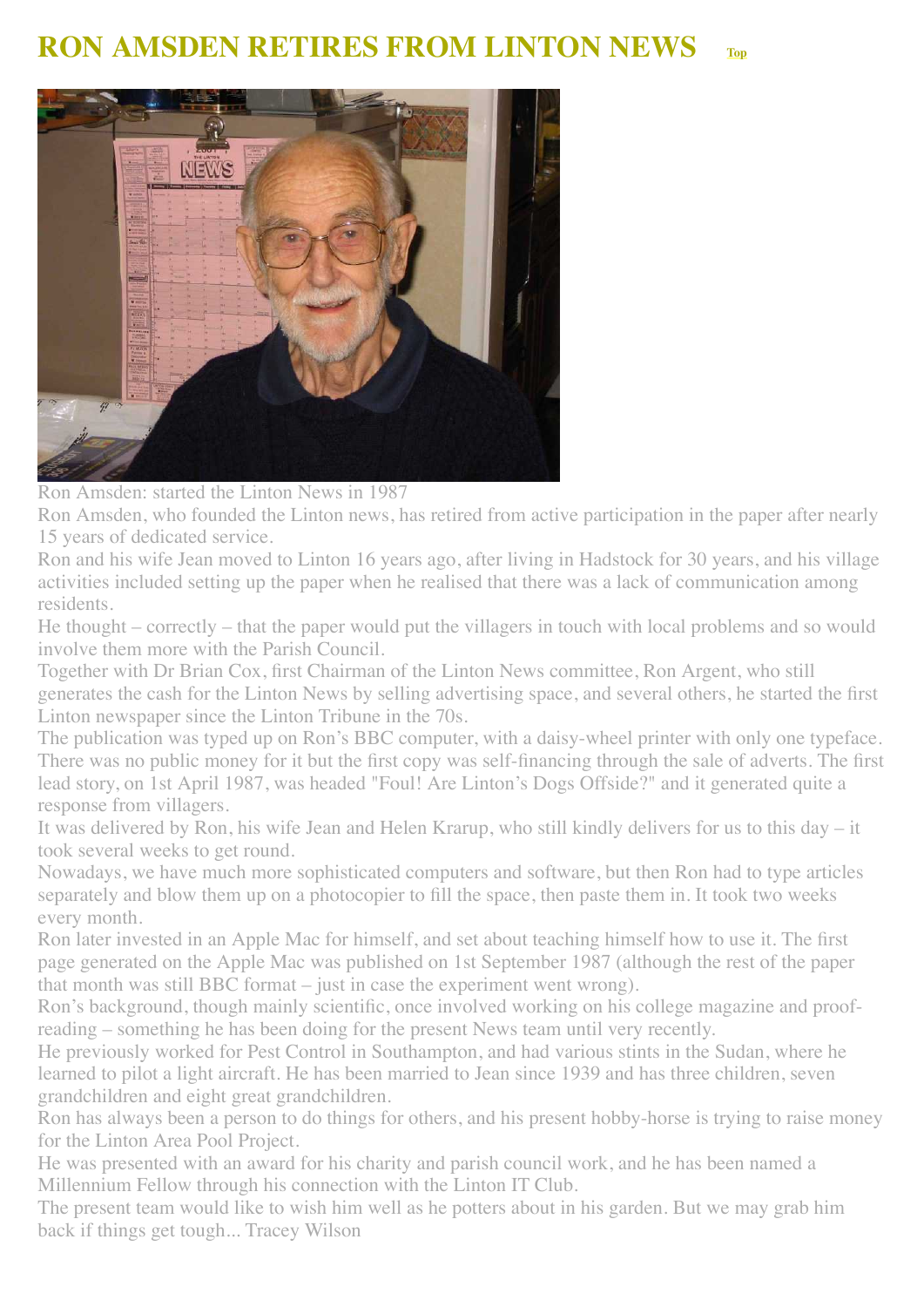# <span id="page-6-0"></span>**OLWEN WILLIAMS, THE LINTON NEWS COUNTRY DIARY WRITER, IS LEAVING FOR NEW CHALLENGES. [Top](#page-0-2)**

She tells of her passion for the natural world

AS an avid reader of the Guardian's Country Diary, I was impressed to find that the local paper had a country diarist, on arrival in Linton 10 years ago. When this post was declared vacant, it took a little courage to volunteer – I have enjoyed the exercise each month for the last five years.

My interest in wildlife and the countryside began in childhood, kindled by my older sister, by the Girl Guides and by family excursions into the Peak District and Lancashire hills.

I have never really fathomed why we feel the need to identify flowers, trees or birds. Even those who claim not to know anything about birds will recognise a minimum of eight (robin, swan, duck, wagtail, blackbird, cuckoo, seagull, kingfisher). For me, part of the answer was acquisitiveness – I was a great collector of guide badges. Part was sheer curiosity. Part had to do with understanding how nature works. In general, without an identity or a name, it is impossible to discover more. We can only register that species are endangered if we can recognise them, study what habitat they need for survival or know what other species are co-dependent.

I did not have any formal training in the natural sciences after leaving school, apart from that relevant to the study of medicine, which has been my career.

In the last 10 years, I began to extend my knowledge with weekend courses, graduating to part-time study with the Open University. I have had great fun along the way and finished up in some unlikely places! Finally I have returned to Cambridge University as a full-time undergraduate in natural sciences, a considerable time after my original degree in medicine.

Throughout the last 10 years, I have been encouraged and inspired by the enthusiasm of scientists who obviously loved their subject and wanted to share it with others. In turn, I have tried to convey some of my own passion in my diaries each month.

# **READERS WRITE [Top](#page-0-2)**

#### **WE SHOULD HAVE MORE COMMENT – NOT LESS [Top](#page-0-2)**

#### **Dear Editor**

I fear Ms Ketland in your last issue [More beating about Mr Bush] misunderstood both the editors' response to the original letter complaining about the Bush Telegraph, and the function of the Linton News. Nowhere do the editors say that they agree with the views Clive Bush expresses. Saying that his writing is excellent, or that he speaks in blunt terms about his concerns, clearly expresses neither approval nor disapproval of the views themselves. Equally, their disagreement with the anonymous letter of criticism related to whether views of the kind found in the Bush Telegraph should be published in the pages of the Linton News, not whether those views are right or wrong.

I also hope you will think long and hard before agreeing to publish letters without including a name and address, except when there are good reasons for protecting someone's identity. Anonymity does not usually encourage responsibility.

As to the function of the News, the key to the misunderstanding seems to me to be Ms Ketland's reference to it being a "newsletter not a political platform". I have always understood, from the time of its foundation, that the rationale of the News was emphatically to be a newspaper, not a newsletter. Newspapers contain news pages; they also contain comment pages. There is no doubt a good argument for purely party politics to be confined to the news section of a paper like the News, but otherwise the comment columns should be open to all, provided no law is broken.

The value of someone writing about their own area of expertise is that they are likely to have something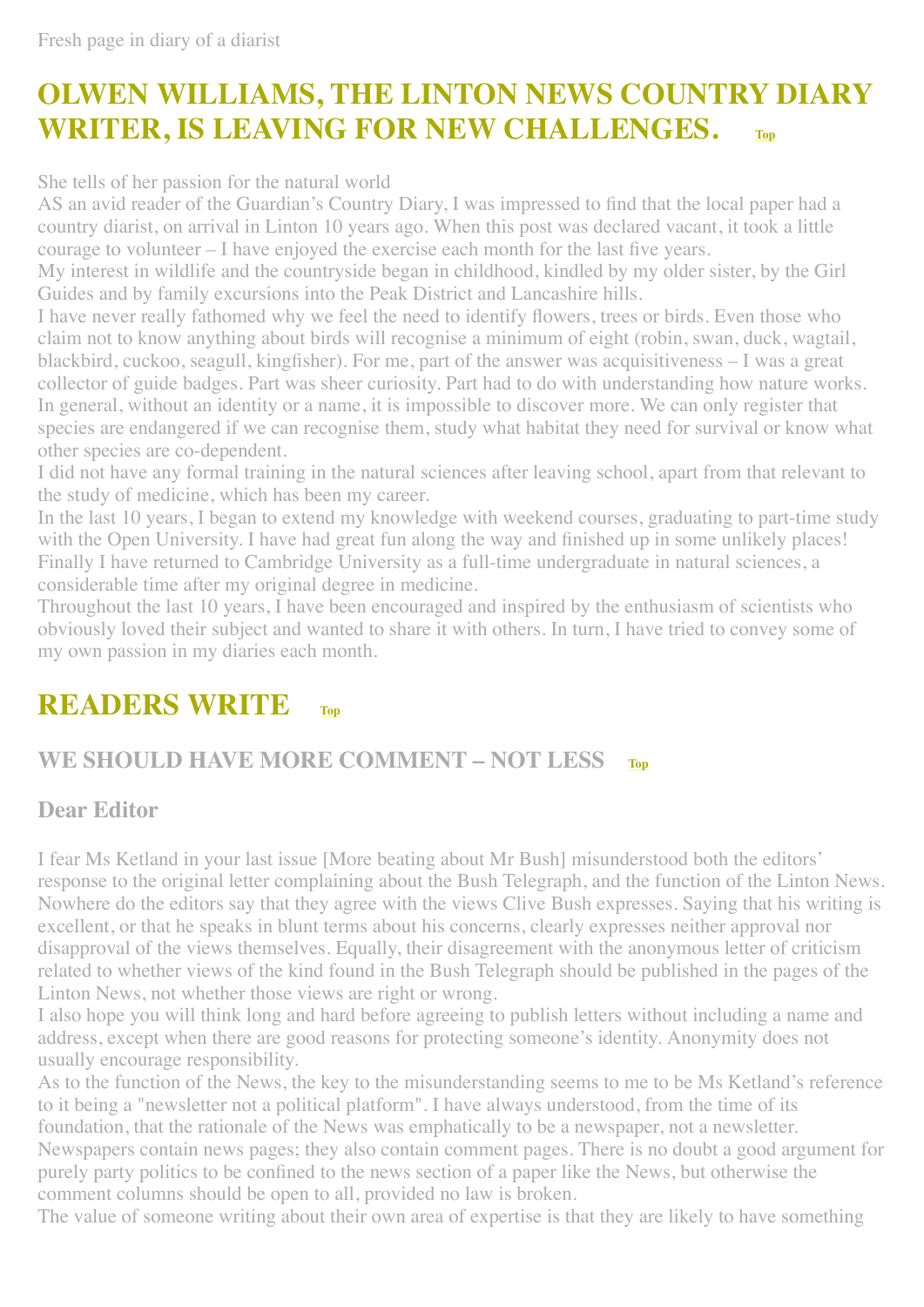useful to say about important issues as they affect our own community. Rather than cutting down the Bush Telegraph, why don't we have items from a wider range of contributors? For a start, what about an occasional column from a member of the Health Centre partnership analysing how well or badly the NHS serves local residents?

Getting experts to write also makes readers think about the issues. I sometimes disagree with Clive's views. What I want is not an end to the Bush Telegraph, but letters taking issue with his opinions and suggesting why he's got it wrong. Perhaps for my next letter to the News... Andrew Gore

## <span id="page-7-1"></span>**OUR THANKS [Top](#page-0-2)**

#### **Dear Editor [Top](#page-0-2)**

An Open Pairs darts competition was held in the Waggon and Horses public house on 29th November. Brenda Wright, a local and regular darts player, died earlier this year and a memorial trophy was played for in her memory, which was won by K Naxton and S Wilson.

We would like to thank John, the landlord, for letting us hold the competition there, also big thanks for the lovely refreshments.

Thanks also go to everyone who donated and supported the large raffle. Also to all those who helped to make it a very good evening.

All proceeds from the competition are gong to the Macmillan Nurses. This will be an annual event. Lesley Price (daughter) and Steve Wright (son)

#### **Dear Editor [Top](#page-0-2)**

Mr & Mrs Andrew Powell very kindly made their delightful home, The Manor House, Green Lane, Linton, available for a cheese and wine party on 1st December in aid of CAMART, the locally based fund raising group for Alzheimer's Research Trust. The event resulted in £650 being raised and grateful thanks are due to Mr & Mrs Powell as well as all who attended. Mention was made that of every £1 raised by the Trust only 6p is spent on administration.

Carol Todd

# <span id="page-7-0"></span>**CATHODEON: GOOD BUT CAN WE DO BETTER? [Top](#page-0-2)**

What do you think of the centre? Have we got it right? Have we made mistakes? What should we be doing next? We really want your views about what how the centre should develop in the future.

Contact us at the centre or through the Parish Clerk, Gill Barker, on 891001

IT is just over two years since the Cathodeon Centre opened for business, which means it is a good time to take stock.

The centre is run by a group of trustees, including three appointed by the Parish Council, with input from a Users Committee. Have we fulfilled three key aims we set out to achieve?

1 To create meeting spaces, which would fill the gaps in the existing facilities available in Linton.

The Chestnut Play Group and the Linton Out of School Club use the meeting rooms during the day from Monday to Friday, including much of the school holidays. We have regular hirers three evenings a week and on Sunday mornings, as well as casual bookings. Our regular bookings are all from groups who found existing facilities did not meet their needs.

2 To ensure the building would be welcoming, with a modern and well-maintained environment.

Most people were pleasantly surprised by the silk purse our architect created from a pig's ear. But we want to keep it up to scratch. We have added a large new store and the decorators were due to give part of the interior its first redecoration over Christmas. We have carried out work within our means, and our aim is to build up a reserve against future maintenance and repairs. However, we feel the days of scrimping are no longer acceptable. People expect more now, and we want to keep improving it as much as we can.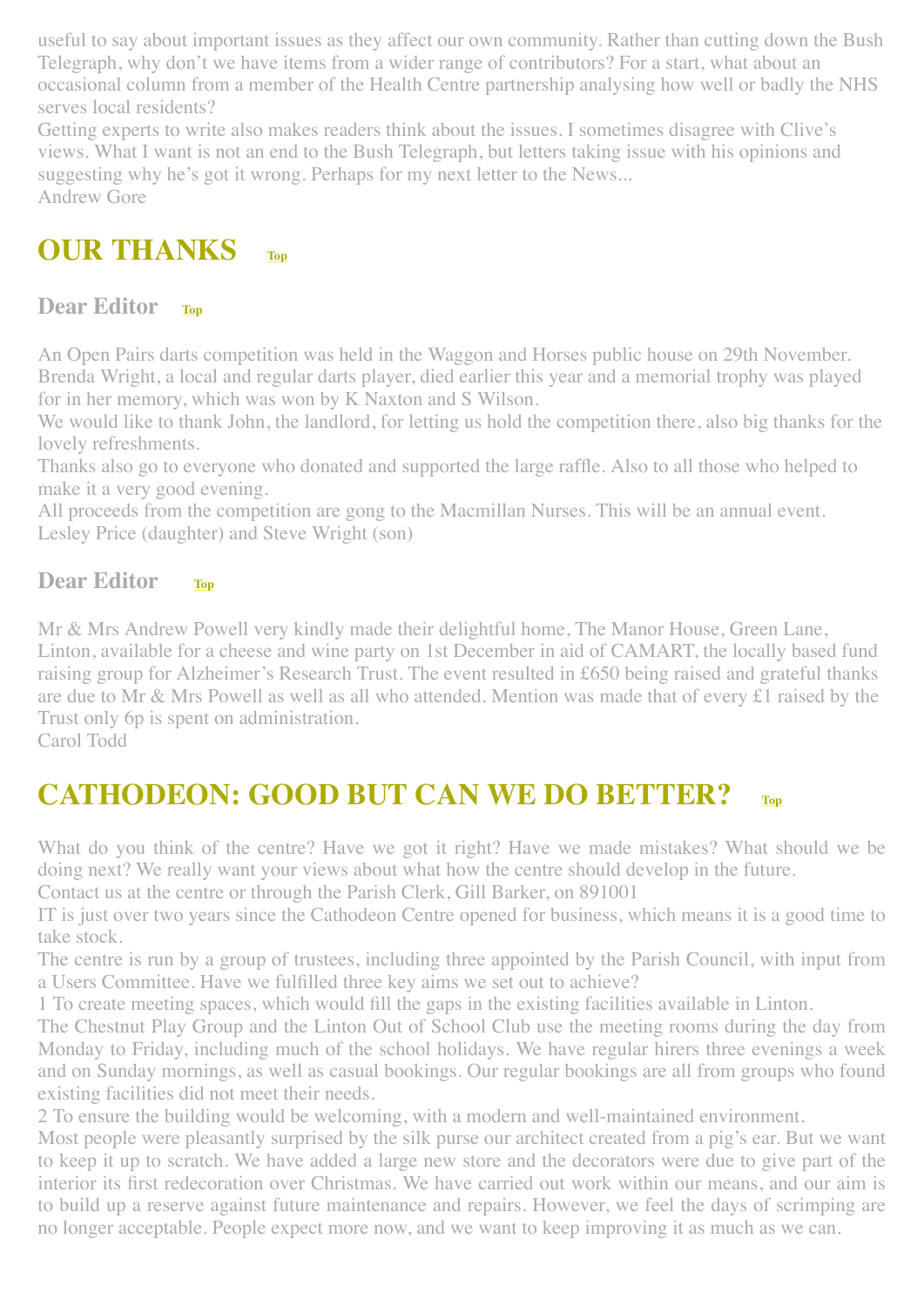3 To work in partnership with the Library Service.

Helped by their representatives amongst the Trustees and the Users' Group, that partnership is well established. Use of the children's library by the Out of School Club, and the cooperation between the library and the Senior IT Group in their use of the IT suite are the highlights of the partnership. Borrowing levels from the library have gone up by leaps and bounds since it moved to the centre.

We know there is more to be done. We want to fill the gaps in the schedule of regular hirings. If you have been thinking of setting up a club or a group, we still have vacancies on Wednesday and Thursday evenings.

If you need a large meeting space, the library bookshelves can be moved into the children's library when the library is closed, and the partition between the library and the main meeting room folded back, to create a much bigger single space.

With its modern power supply, this could be just the place for a film club, for instance.

And don't forget that if you want to put on a social event which is too small for the Social Centre, one of our smaller rooms could be just right for you.

We would also like to extend community use of the IT suite, and when the PlayGroup and Out of School Club are not in the building, the children's play equipment is there for every child to use.

Now Westbury has relaid the lawn at the front of the building, we want to draw up a list of volunteers who would be willing to open and close the play area on Saturday and Sunday afternoons, especially during the summer months. Can you help?

<span id="page-8-0"></span>Andrew Gore

## **IF YOU ARE A PEOPLE PERSON, JOIN US [Top](#page-0-2)**

DO you like people? Can you work with a team as well as on your own? If you are or you are willing to try... we want you. Now.

We need two more researchers to help gather information for the new village website and directory: both projects are very ambitious, with specific aims of helping the community as well as making life easier and better for residents and newcomers.

In addition, we want to cover Hildersham, Hadstock and Bartlow and need someone living in each village to get together all the information that their fellow residents will find useful.

In return for your voluntary efforts, you can expect to make a lot of new friends and have the opportunity to stretch your skills as you help produce material for print and the website.

The Directory Researchers will join our existing team. They will help ferret out information for various sections and get it together for the Web Editors to put on the internet site and the Directory Editors to edit into the print version.

If you would like to join us, or you want more information, please telephone John Keeble (or email at [jkeeble@clara.net\)](mailto:jkeeble@clara.net).

Linton News Team

## <span id="page-8-1"></span>**A1307 ACCESS GROUP RETHINKS TRAFFIC COUNT TO BUILD UP AMMUNITION**

NEW information from Cambridgeshire and Suffolk county councils has forced the A1307 Access Group to delay its traffic count while it gets geared up to record all the data to put a coherent argument forward for improved A1307 safety.

We decided at an emergency meeting to postpone the count until we were better prepared, consequently saving a lot of people's time and energy.

I would like to thank all the people who agreed to give up their time and sleep in order to help with the planned count.

Within the last month, Cambridgeshire County Council has announced that it plans to improve the entrance to the Granta garage.

However, this will do nothing to improve access for both vehicles and pedestrians on the A1307 and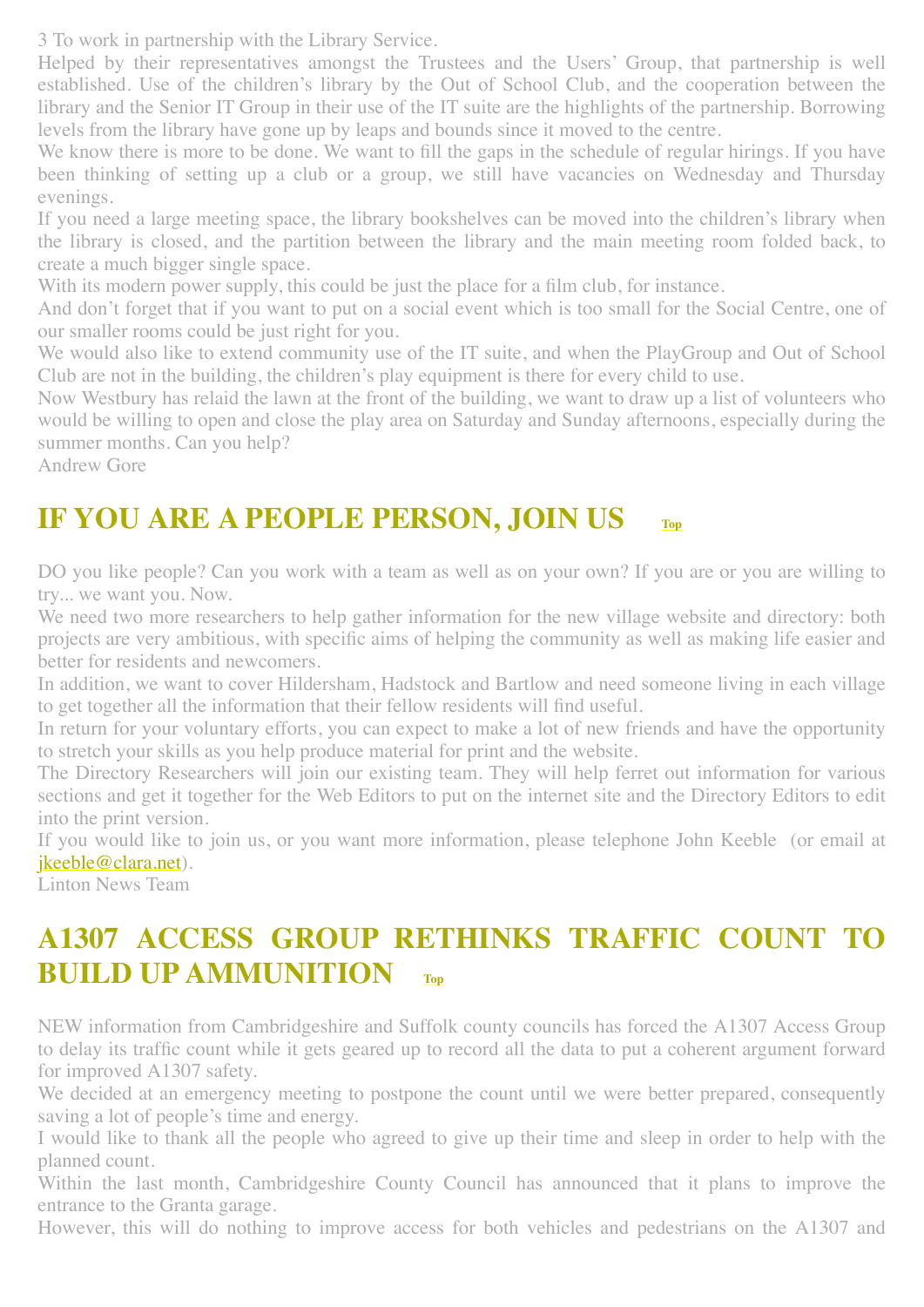although the figures from the county council show the Bartlow Road junction has a higher accident record, we presume at this stage that this would cost more money to remedy, hence no action.

It has been reported that the Parish Council has heard that traffic lights at the top of High Street may be included in the County's 2003/4 programme, but again we have yet to hear any 'cast iron' guarantees.

We are in the process of writing to all the people who have shown their support for an action group and also the parish councils affected by the A1307, to inform them of our progress.

The Access A1307 group seems to have levelled out at about seven core members who meet regularly to keep the action going.

But we need as much support as we can get. If you just write to the council, your MP, or even us, (we would appreciate a copy of any letters) it will raise the profile of the A1307 and make a difference. We need to continue to put as much pressure on the 'powers that be' as we can. Already this winter the A1307 has claimed several victims.

For further information, or to offer your support, email Access1307@btopenworld.com or write to us at Access A1307, Phoenix House, The Grip, Linton, CB1 6NR. Jenny Roland

## <span id="page-9-0"></span>**ENTER THE DRAGON-**

LINTON'S business community has just gained an exotic addition in the form of a Chinese gift shop, The Dragon Pearl. Although close to the Dragon King take-away in the High Street, the gift shop is going to be a separate venture by Mrs L Truong.

Chinese ornaments such as 'lucky cats' are on sale as well as hand-made jewellery, children's traditional clothes and novelty gifts in a wide price range, suiting every budget. Mrs Truong said she hopes to be able to supply wholesale to other gift shops and in time to supply adult traditional Chinese costumes from Dragon Pearl.

The shop (formerly the flower shop) is next to the video shop in the High Street. It is open from 10am to 5pm, Monday to Saturday. LNT

## <span id="page-9-1"></span>**A MAN OF INTELLIGENCE [Top](#page-0-2)**



Alan Stripp, keeping us guessing

ALAN Stripp, who lives at the Old Green in Linton, has published a novel based on his experiences as a code breaker in England and India during the Second World War. The Code Snatch, published by Vanguard Press, is a fictionalised account of the theft of a Japanese military codebook and is based on a true event, although Alan will not be drawn on the exact points where fact and fiction meet. "I always ask people to guess and hope they will find it an enjoyable business guessing."

Alan Stripp was recruited into the Intelligence Service within months of his going up to Trinity College, Cambridge to read Classics in 1942. After an intensive six months studying Japanese at Bedford, Alan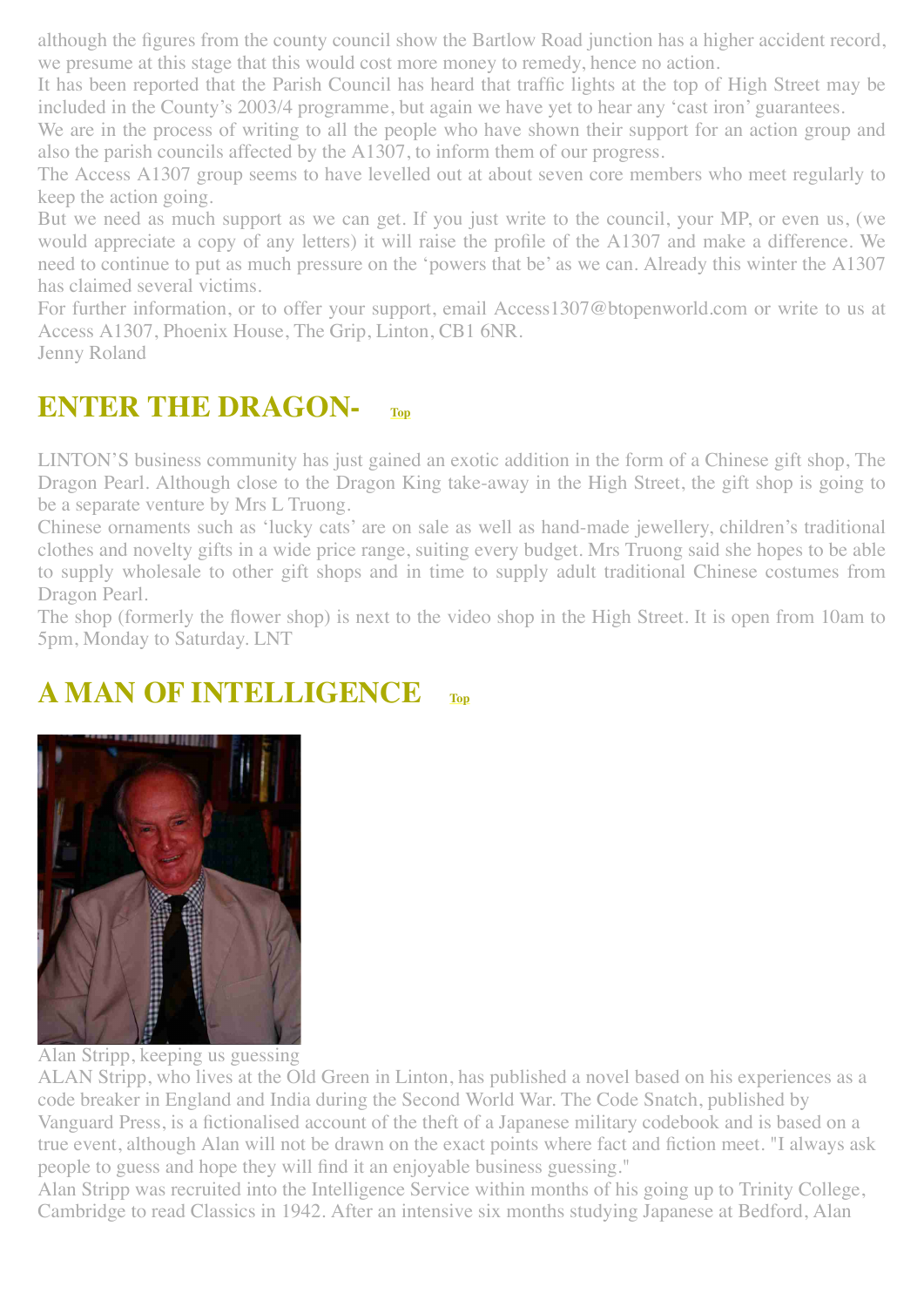was stationed at Bletchley Park, working on breaking Japanese army air force codes, "a nasty, multi-stage affair, very tough." From Bletchley he was sent to Delhi, the centre for the study of Japanese army air force signals, and stayed there for the duration of the war.

After a post-war career with the British Council, Alan and his wife Mary settled in Linton and Alan worked at the Board of Extra Mural Studies (now Continuing Education) at the university in Cambridge. Together they founded the Phoenix String Orchestra, which gave over 130 concerts before it disbanded in 1980.

The Code Snatch is not Alan's first publication. In 1989 his book Codebreaker in the Far East was published and in 1993 he co-wrote the bestselling Codebreakers with Sir Harry Hinsley. Both books are available from Oxford University Press.

To find out more about a hair-raising wartime flight in a stolen Japanese plane, you will have to read Alan's new book. The Code Snatch is stocked at Heffers in Cambridge and copies are available at Small Gifts and Hale and Jacobs, price £7.99. LNT

## <span id="page-10-0"></span>**BEST ARTICLE AWARD**

IN early 2001, we announced an annual prize for the best written and/or the most informative article or letter of the year. The final shortlist, from a number of contributions nominated between July 2000 and August 2001, was: LA4Y team: Why youth project is so valuable (August 2000); Margot Freeman and Lesley Gore for their article in memory of Adam Clackson (September 2000); Clive Bush: A different world (October 2000); Kate Bibbey: Local student's summer of giving (November 2000); June Keeble: How Chinese gods link pain and purity (January 2001). With difficulty, the committee selected one from this shortlist: Kate Bibbey's article about her work with children in Mexico.

Kate will receive a cheque for £50 and the authors of all the nominated articles will receive a certificate. Kate's winning article is reproduced on the Linton News website.

The award will be made again in 2002. Please continue to send your letters and articles to the Linton News and maintain the high standard of contributions we receive. LNT

## <span id="page-10-1"></span>**WEA COURSE [Top](#page-0-2)**

THE Linton Workers Educational Association's spring course, An Introduction to Astronomy, starts on Tuesday 15th January. The course will be held in the Social Centre and each session is from 10 to 11.30am. For further information please contact Frances Angus

## <span id="page-10-2"></span>**TALKING COMPUTER FOR LIBRARY [Top](#page-0-2)**

THE official opening of the new Sightline computer was held in Linton Library on Thursday 6th December .

In front of an Anglia TV camera, Gladys Adamson from Linton cut the launch cake which had been specially made by Linda Pearson, the Linton Library Supervisor. The cake was in the shape of a computer, complete with keyboard and mouse, although this mouse had a nose, eyes and ears, unlike most computer mice!

Representatives from the Talking Newspaper Association of the UK, Linton's Granta Grapevine, and the County Council hosted a reception and demonstration for local guests to mark the launch of the new facility.

Lynda Martin, Partnership and Development Manager with Cambridgeshire Libraries, told guests that TNAUK had obtained lottery funding for 45 Sightline systems to be installed throughout the UK.

The equipment in the library is one of the first Sightline installations in the country, and the first one in Cambridgeshire. The computer can be set to show magnified text one line or one word at a time and speak the words that appear on the screen. It can also be used to scan a document that has printed text on it, such as a typed letter, and the computer can speak the contents.

Prospective users will need guidance before attempting to use it on their own. If you are visually impaired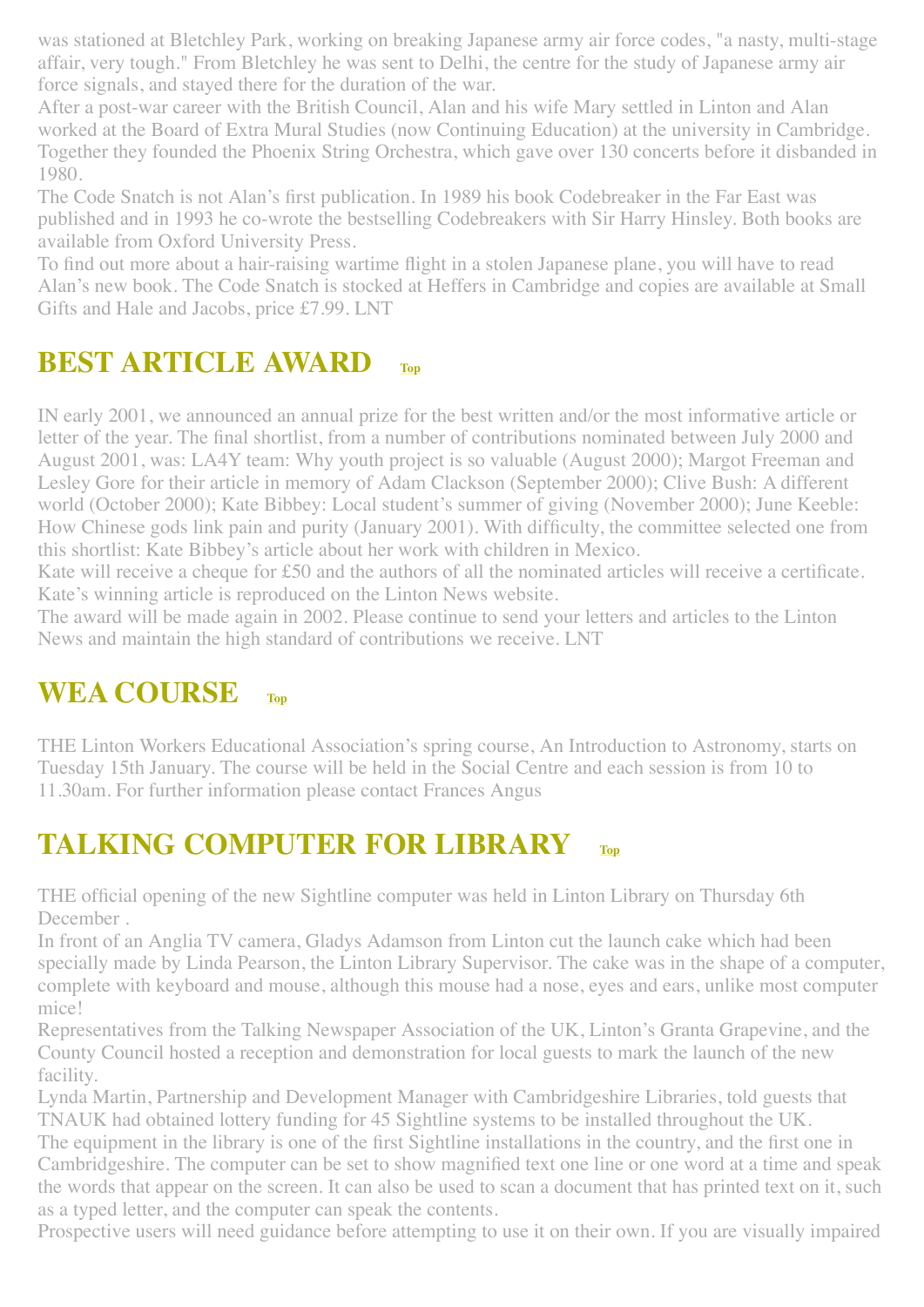and you would like to try the system out, there will be a training day on Thursday 31st January. Please contact Lynda Martin on 01480 375194 to book an appointment on that day. Mike Crofts

## <span id="page-11-0"></span>**ENTERPRISE BID ADVANCE [Top](#page-0-2)**

AS part of its bid to become a Business and Enterprise College LVC has to demonstrate substantial business backing. The College also needs to show 'intellectual investment' with real partnerships formed with companies.

Partnerships are being developed with a number of local and Cambridge-based businesses. Negotiations are continuing with several others and the door is open to any who might like to be involved. The College is putting the bid together for submission to the Department for Education and Skills in March. With the degree of interest so far shown, the College clearly deserves to be successful. Clive Bush

## <span id="page-11-1"></span>**FREE CLASSES FOR HELPERS [Top](#page-0-2)**

HAVE you ever wanted to try your hand at pottery, create unusual craftwork, investigate local history, paint in watercolours, become more fit or learn how to use a computer? You can attend classes in these subjects, free of charge, if you take an isolated or vulnerable person with you.

A local community project called Health for Life needs volunteers to take people to community education classes and village clubs. In these activities, people referred on to the project make friends, learn new skills and interests and start to regain their confidence, health and independence.

If you have a couple of hours spare a week and would like to help someone feel better, we'd like to hear from you. Phone 01638 743658 for further information.

Samara Philpott

## <span id="page-11-2"></span>**FAMILY MAGIC [Top](#page-0-2)**

"BRIAR Rose" is a show for the whole family. Cursed by a wicked fairy, Briar Rose is trapped in a magical castle surrounded by an impregnable wood where she sleeps whilst the forces of good and evil battle for her life. With music, action and plenty of laughs, this production will appeal to all. The performance by Forest Forge Theatre is sponsored by the Linton Arts Forum. It will take place at 7pm on Thursday 24th January at Linton Heights Junior School. The Friends of Linton Heights will be selling tickets as well as Sue Albrow , Judy Rossiter and Sweet Talk News. Judy Rossiter

## <span id="page-11-3"></span>**QEST FOR RECOVERY [Top](#page-0-2)**

QEST will be running a six-week Work Preparation course at Linton Village College from January. One of the course aims is to help individuals to recognise they have the ability and opportunity to make informed choices relating to their personal life, going back to work or considering further training. To be eligible for the course you need to be of employment age, living in South Cambridgeshire and suffering from or recovering from a mental illness. If you meet the eligibility criteria and would like to join the course please call Sandra Greatrex Sandra Greatrex

## <span id="page-11-4"></span>**THE BUSH TELEGRAPH [Top](#page-0-2)**

DECEMBER was a month of good news and perhaps good cheer for the world of education. In the most comprehensive international comparison ever undertaken of 15 year olds (the OECD – PISA study for the technical among you), the UK came out very near the top in literacy (only significantly behind Finland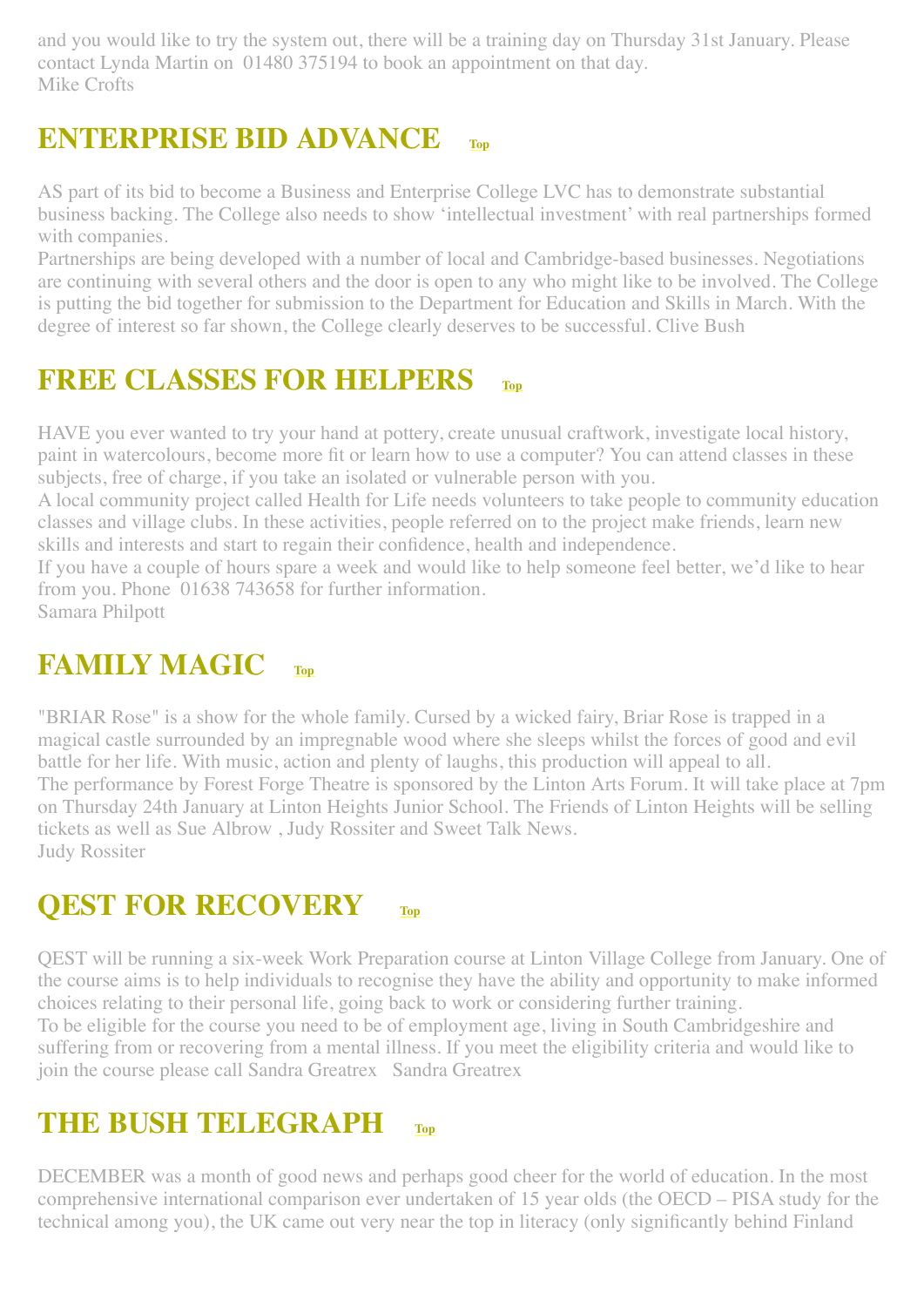and Canada), mathematical literacy (only significantly behind Korea and Japan) and science (only significantly behind Korea). This puts us overall sixth in the world, well ahead of Germany, France and the US. It is perhaps sobering to note that these are fifteen year olds who have not lived through the reforms of primary education, the results of which seem to have stalled according to the recently published Key Stage 2 league tables. We have grown so used to hearing the negatives about our education system--long hours, inadequate resources and low morale--that some people find these results hard to believe. For decades the myth has prevailed that German and French schools were better than ours even when we had information to the contrary. Those of us on the inside saw things differently however. Every day we experience the astonishing potential of developing young minds and in successful schools we tap that potential to produce outstanding results in a wide spectrum of ways. Being successful is not just about GCSEs or SATs, it's also the result of emotional and social development, sport, the arts and citizenship. The whole package is what produces well-rounded, confident and capable people. At last, there seems to be some recognition of this from our political masters who, while they still haven't understood the crippling burden of paper work and red tape heaped on schools, do seem to have grasped the fact that freeing up organisations to be more independent will lead to yet further improvement. The increased freedom over the national curriculum and the freedom for schools to develop as businesses are two examples. If these reforms are accompanied by a degree of trust in our ability to be innovative while at the same time preserving our core achievements, then successful schools can look forward to a very positive and productive 2002. If this is combined with effective approaches to solving the recruitment crisis and a lessening of the bureaucratic burden, then the New Year looks bright indeed. Clive Bush, Principal

## <span id="page-12-0"></span>**GARDENERS UNFAZED [Top](#page-0-2)**

EVEN after a glass or two of Cynthia's delicious mulled wine, Garden Club members at the December gathering managed to tackle the cryptic clues of a gardening quiz. We had some fun with the answers; the highest score was achieved by Anne Parry-Smith. Earlier we looked at slides of open gardens in England, members' own pretty patches and some beautiful wild landscapes in Crete. On a damp and dreary evening outside it was good to be reminded of the warmth of summer.

This month the talk will be about Ferns by Mrs Nimmo-Smith, so those of you with shady gardens could find some inspiration.

We would like to remind all photographers of the categories for the Show competition next September. These are: local village scenes or features, a flower stem, water, pets and a humorous photograph. A happy New Year to you all. Gloria Fidler

## <span id="page-12-1"></span>**MONEY FOR NEW YORK**

THE Funkey patrol of 2nd Linton Guides has raised more than 20 dollars by organising a competition to build a pyramid of plastic cups whilst attracting sponsors for remaining silent. The competition was won by 10 year old Heather Oglesby who built up 15 cups.

The six girls in the patrol decided to help the New York Fire Department after seeing the horrific events of 11th September on television. They have given the money to Mrs Evan Jones of Haverhill who is also raising money for the Fire Department. Kate France

## <span id="page-12-2"></span>**LINTON COUNTRY DIARY by Darryl Nantais [Top](#page-0-2)**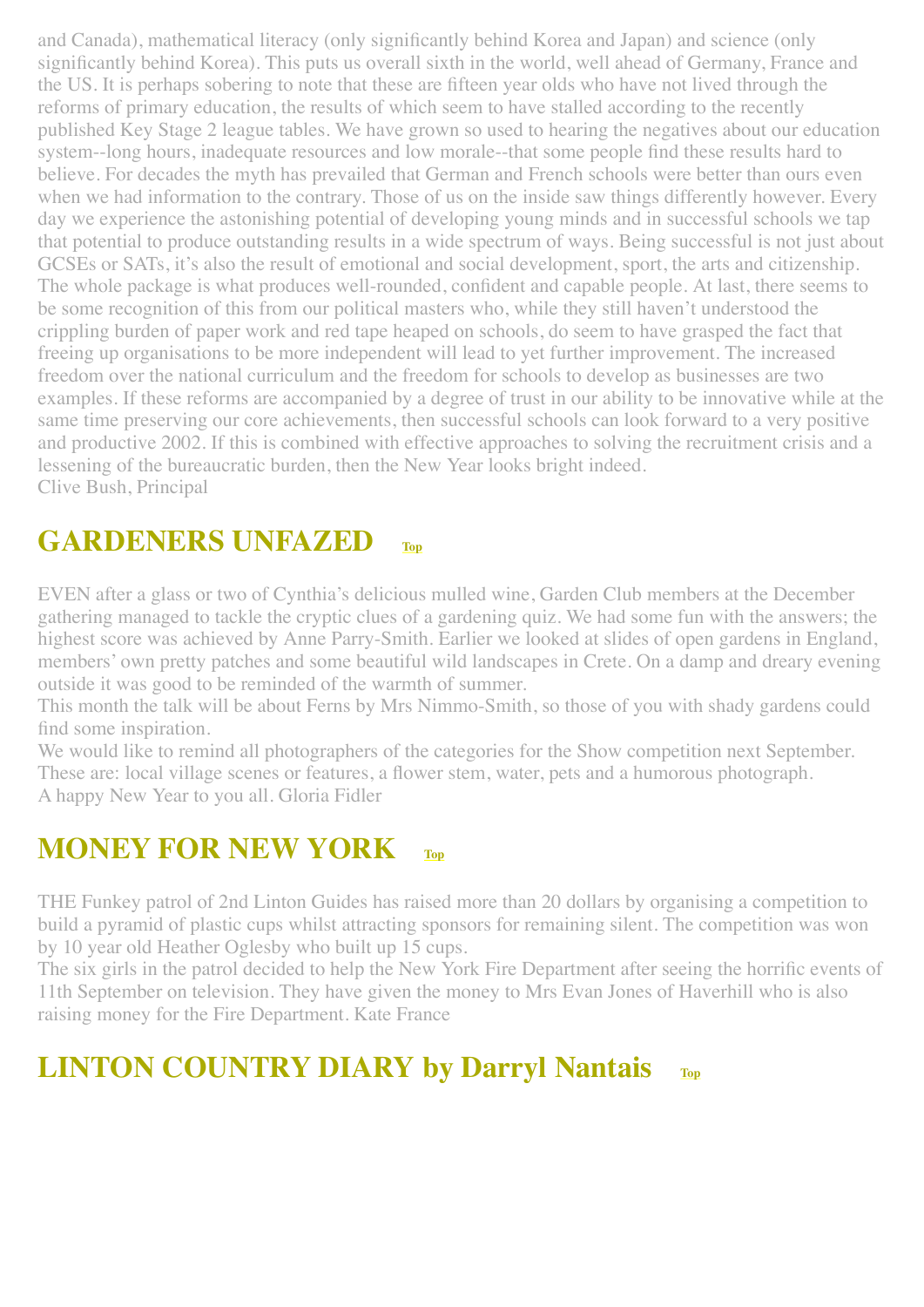

Friday 7th December 2001 Illustrated by Maureen Williams

LINTON is a jewellery box of fascinating features with wildlife in abundance. Over the coming months I would like to lift the lid and share with you my sightings and discoveries.

In the quiet of the night, armed with a powerful rechargeable lamp, I welly-up and set off down to the river. One of my favourite finds are Cottus gobio, the beautiful fish called bullheads or Millers Thumbs. Bullheads are mainly night feeders coming out from the cover of stones or dead leaves. When you see one and note its broad head we can see just how they got their name Millers Thumbs. My imagination gave rise to all sorts of wonderful explanations, however I read recently a more plausible one that millers would develop broad thumbs from rubbing grain.

Stand on the footbridge down by the mill ford at night and shine your torch to the right or left side of the river and you may be lucky enough to spot one or two, though you will have to keep your eyes well peeled. On a good night I have seen as many as six there.

Their breeding in our local river, along with increased sightings of crayfish, signifies that the Granta is becoming clean once again. These creatures are terribly sensitive to pollution so things are obviously looking up.

Bullheads in the Granta grow to just three or four inches long. They are masters of disguise, preferring a gravel or rocky bed as their habitat laying their eggs under stones during spring.

The bullheads' flat bodies blend in well amongst rotting leaves and multi-coloured stones. Lying camouflaged and dead still, they wait for a passing water shrimp or larvae. Quick as a flash they dart out and gobble them up, often returning to their post. When the barometric pressure drops and winged insects hover lower than usual you might also see one competing with trout for the tastiest fly.

I have observed the bullheads hanging around with sticklebacks, although since the floods a small rogue perch has been picking the sticklebacks off one by one. I don't think there is any symbiotic relationship between bullheads and sticklebacks. Sticklebacks feed entirely on live animal matter, which is why many pet sticklebacks die in captivity. They resort to eating each other as they run out of food and dried goldfish food just won't do. It's possible they clean up after the bullhead has finished his meal.

Before temptation gets the better of you, remember these fish are spiny. An undocumented account claims that a single prick from a Linton Millers Thumb can cause unstoppable growth of the nose...

## <span id="page-13-0"></span>**LIBRARY BOOK SALE [Top](#page-0-2)**

THERE will be a sale of surplus library books from 10am to 12 noon on Saturday 12th January at Linton Library (Cathodeon Centre). For further information contact Linda Pearson at Linton Library on **Cambridge** Mike Crofts

## <span id="page-13-1"></span>**K-CLUB WINNERS [Top](#page-0-2)**

THE result of the K-Club December monthly draw: 1st (£50) Win Gibbs (No. 223); 2nd (£25) Dr D J Parry-Smith (No. 087); 3rd (£10) Jan Shambrook (No. 118).

## <span id="page-13-2"></span>**COLLECTION DOUBLES RECYCYLED MATERIALS [Top](#page-0-2)**

FOR the period June to November the average participation rate for green box recycling in the Linton area has been 63%, which compares well to the 64% average for the whole district.